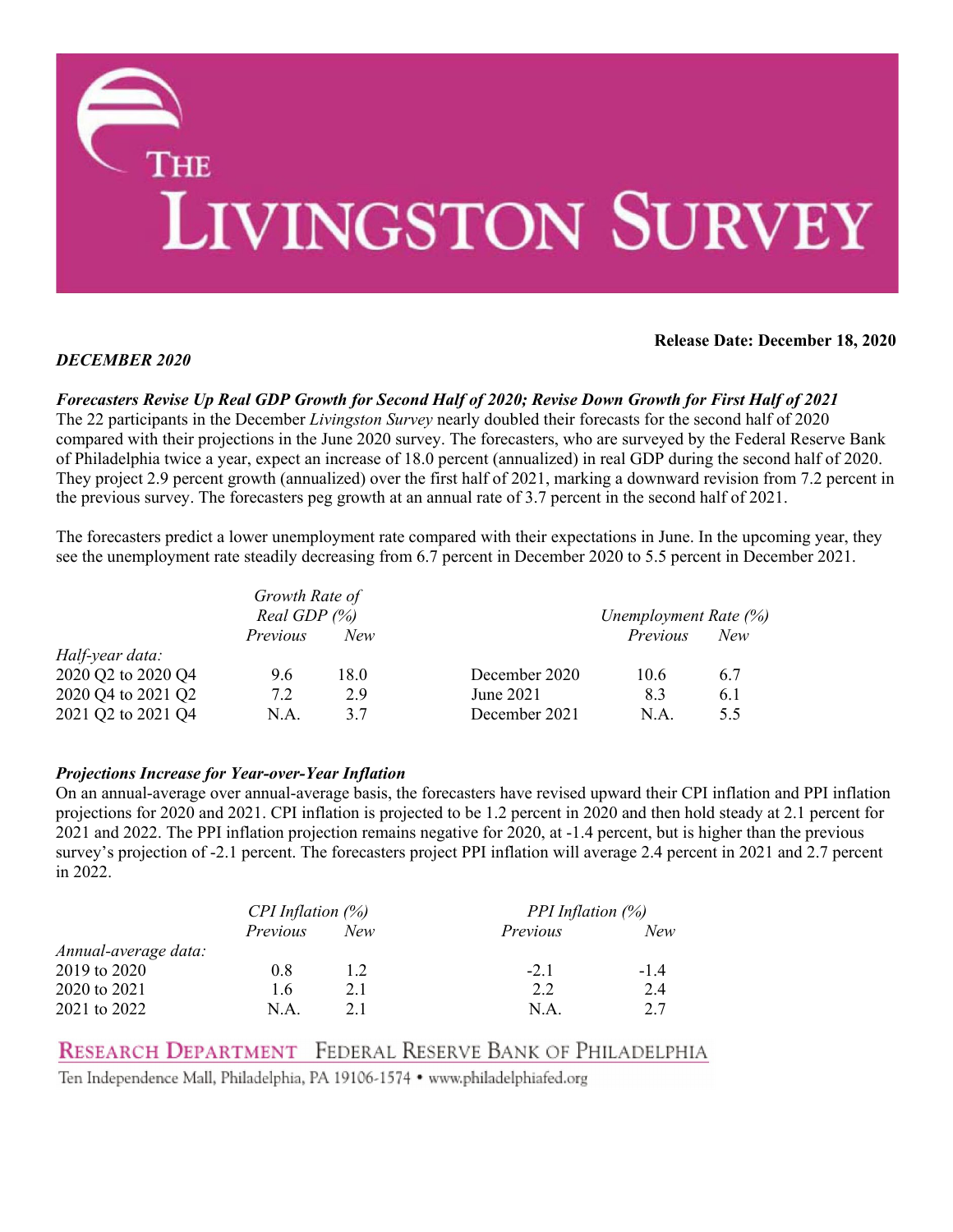## *Short-Term and Long-Term Rates Remain Low*

The forecasters slightly revised downward their expectations for the rate on three-month Treasury bills compared with their expectations six months ago. The forecasters predict that the three-month rate will hold steady at 0.10 percent through December 2021. In December 2022, the three-month Treasury bill interest rate is expected to increase slightly to 0.13 percent. Compared with six months ago, the forecasters revised upward their expectations for the rate on 10-year Treasury bonds for December 2020 (to 0.89 percent) and downward for June and December 2021 (to 1.00 and 1.20 percent, respectively).

|               | 3-Month Treasury Bill<br><b>Interest Rate</b> |      | 10-Year Treasury Bond<br><b>Interest Rate</b> |      |
|---------------|-----------------------------------------------|------|-----------------------------------------------|------|
|               | <i>Previous</i>                               | New  | Previous                                      | New  |
| Dec. 31, 2020 | 0.14                                          | 0.10 | 0.81                                          | 0.89 |
| Jun. 30, 2021 | 0.15                                          | 0.10 | 1.07                                          | 1.00 |
| Dec. 31, 2021 | 0.20                                          | 0.10 | 1.26                                          | 1.20 |
| Dec. 31, 2022 | N.A.                                          | 0.13 | N.A.                                          | 1.45 |

### *Long-Term Output Projections Remain Steady but Increase for Inflation*

The forecasters expect real GDP to grow at an annual-average rate of 2.20 percent over the next 10 years. This expectation is unchanged from that of the previous survey of six months ago. Inflation over the next 10 years, measured by the CPI, is projected to be slightly higher than that projected six months ago, increasing from 2.00 percent in the previous survey to 2.23 percent in the current survey.

## *Forecasters Increase Their Expectations for Stock Prices*

The panel projects that stock prices, as measured by the S&P 500 Index, will increase steadily from the end of 2020 to the end of 2022. The panel sees prices at 3600.0 at the end of December 2020, 3650.0 at the end of June 2021, and 3745.0 at the end of December 2021. These projections are higher than those of the previous survey of six months ago. In addition, the panel expects stock prices to reach 3899.2 by the end of 2022.

> *Stock Prices (end of period) S&P 500 Index Previous New*

| Dec. 31, 2020 | 3117.5 | 3600.0 |
|---------------|--------|--------|
| Jun. 30, 2021 | 3215.0 | 3650.0 |
| Dec. 31, 2021 | 3280.0 | 3745.0 |
| Dec. 31, 2022 | N.A.   | 3899.2 |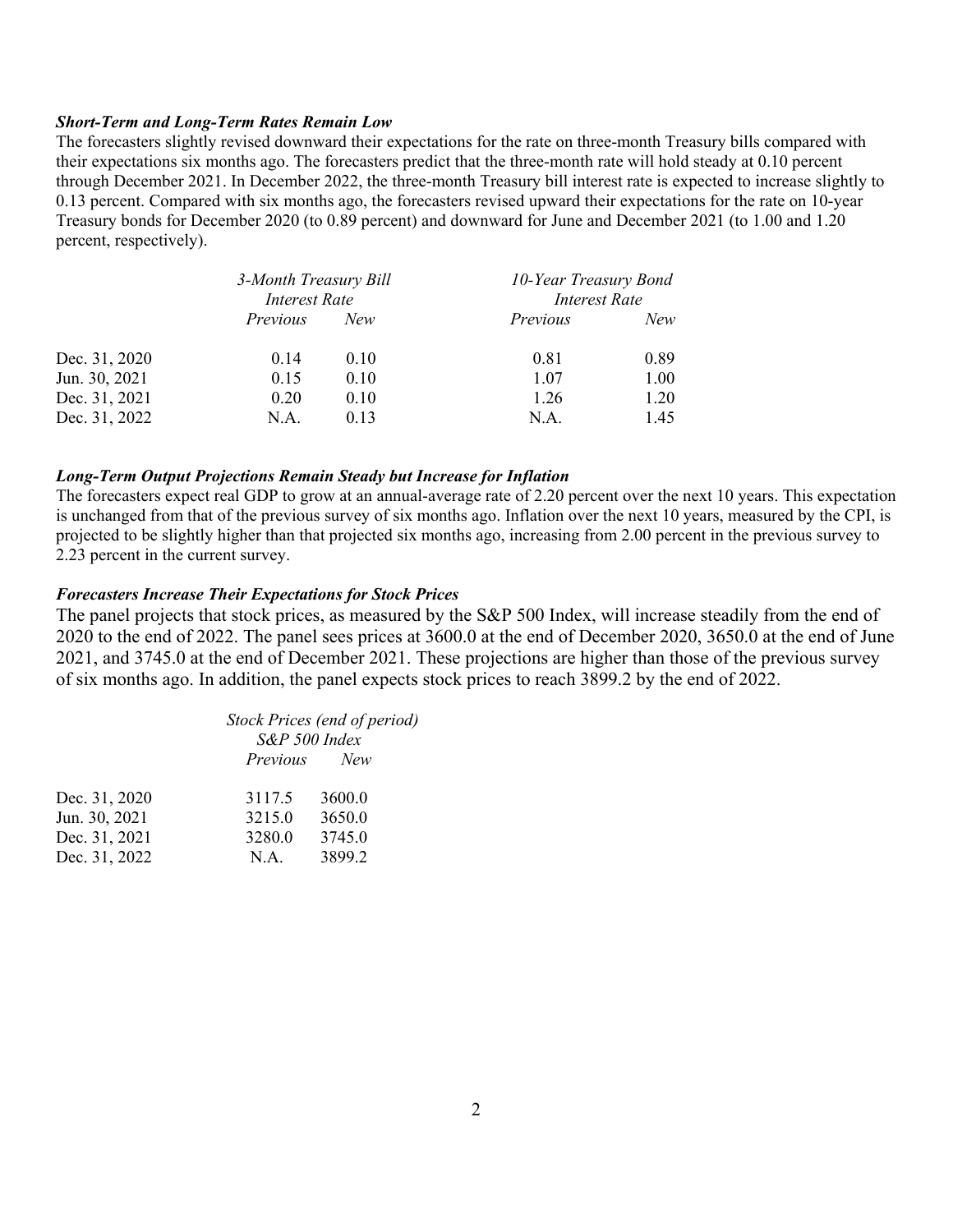### *Technical Notes*

This news release reports the median value across the 22 forecasters on the survey's panel. All forecasts were submitted before the December 4, 2020, employment report.

The Philadelphia Fed's *Livingston Survey* is the oldest survey of economists' expectations. The survey was started in 1946 by the late columnist Joseph A. Livingston. It summarizes the forecast of economists from industry, government, banking and academia. It is published twice a year, in June and December.

To subscribe to the survey, go to https://www.philadelphiafed.org/notifications.

| <b>Livingston Survey Participants</b> |                                      |                            |                                       |  |  |
|---------------------------------------|--------------------------------------|----------------------------|---------------------------------------|--|--|
| S. Anderson                           | <b>Bank of the West</b>              |                            |                                       |  |  |
| M. Brown/W.West                       | Visa                                 | T. Lam                     | Sim Kee Boon Institute, Singapore     |  |  |
| J. Bryson                             | <b>Wells Fargo Securities, LLC</b>   | D. Manaenkov               | <b>RSOE</b> (University of Michigan)  |  |  |
| J. Butkiewicz                         | <b>University of Delaware</b>        | G. Mokrzan                 | <b>Huntington National Bank</b>       |  |  |
| R. Chase                              | Economic & Policy Resources, Inc.    | M. Moran                   | Daiwa Capital Markets America         |  |  |
| C. Chrappa                            | <b>Independent Equipment Company</b> | F. Nothaft                 | CoreLogic                             |  |  |
| R. Dhawan                             | <b>Georgia State University</b>      | D. Olson                   | <b>USDA Economic Research Service</b> |  |  |
| M. Englund                            | <b>Action Economics, LLC</b>         | C. Rupkey                  | <b>MUFG Union Bank, N.A.</b>          |  |  |
| P. Hooper/B. Ryan                     | <b>Deutsche Bank Securities</b>      | J. Smith                   | Parsec Financial Management, Inc.     |  |  |
| <b>B.</b> Horrigan                    | Loomis, Sayles & Co.                 | S. Stanley                 | <b>Amherst Pierpont Securities</b>    |  |  |
| S. Kahan                              | Kahan Consulting Ltd.                | D. Torgerson               | <b>USDA Retired Economist</b>         |  |  |
| D. Knop                               | <b>Independent Economist</b>         | <b>B. Wesbury/R. Stein</b> | <b>First Trust Advisors, L.P.</b>     |  |  |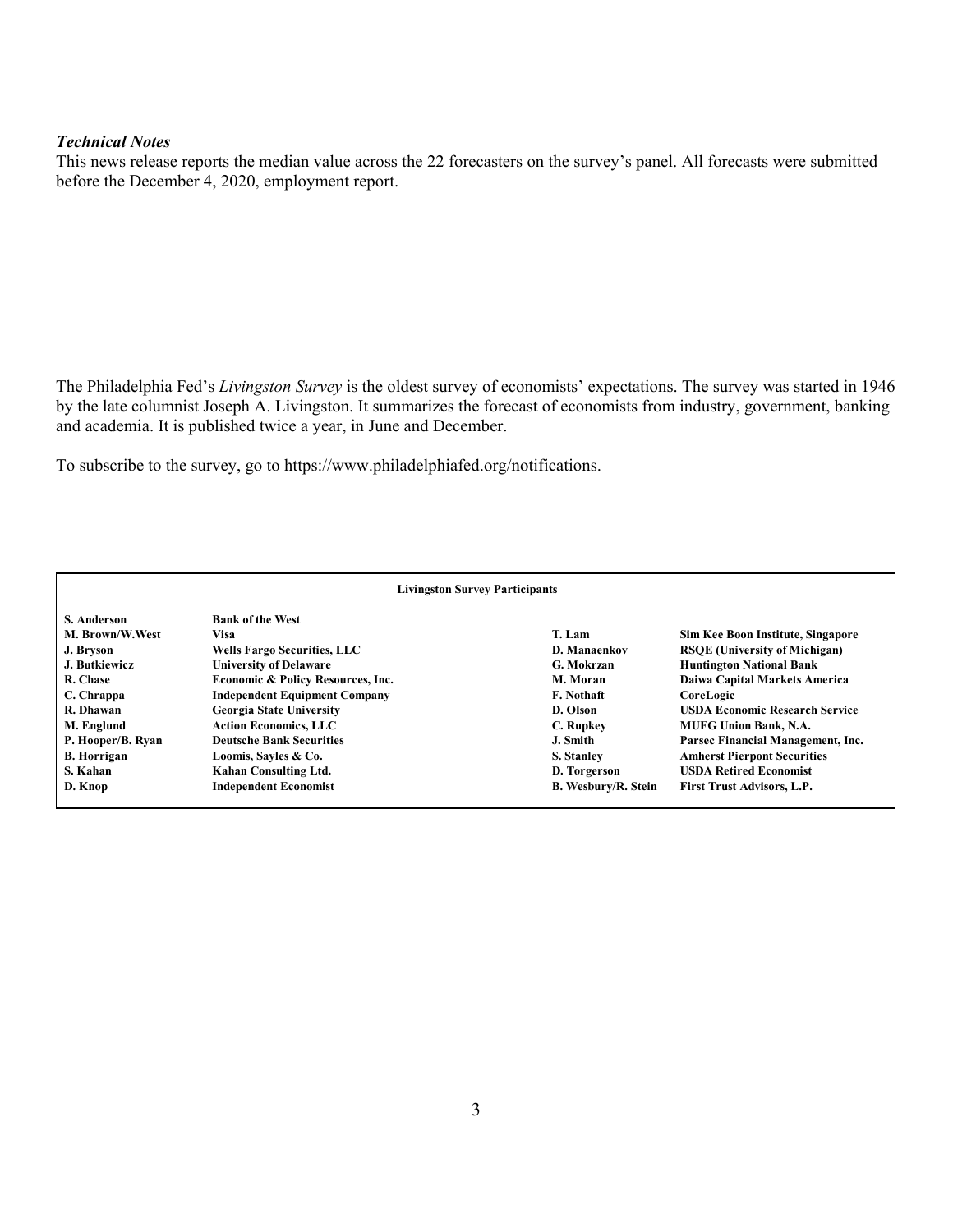#### Livingston Survey Summary Table MAJOR MACROECONOMIC INDICATORS, 2020-2022

| OUARTERLY INDICATORS<br>(percentage changes at annual rates)  | Q2 2020<br>TO<br>04 2020 | Q4 2020<br>TO<br>Q2 2021 | Q2 2021<br>TO<br>04 2021                     | 2019<br>TO<br>2020 | 2020<br>TO<br>2021 | 2021<br>TO<br>2022 |
|---------------------------------------------------------------|--------------------------|--------------------------|----------------------------------------------|--------------------|--------------------|--------------------|
| Real Gross Domestic Product                                   | 18.0                     | 2.9                      | 3.7                                          | $-3.5$             | 4.1                | 2.6                |
| Nominal Gross Domestic Product                                | 21.3                     | 4.9                      | 5.1                                          | $-2.3$             | 5.9                | 4.6                |
| Nonresidential Fixed Investment                               | 13.5                     | 3.3                      | 5.2                                          | $-4.6$             | 4.2                | 4.7                |
| Corporate Profits After Taxes                                 | 59.4                     | 2.0                      | 3.3                                          | $-5.2$             | 9.7                | 2.4                |
| MONTHLY INDICATORS<br>(percentage changes at annual rates)    | TO<br>DEC 2020           | TO<br>JUN 2021           | JUN 2020 DEC 2020 JUN 2021<br>TO<br>DEC 2021 | 2019<br>TO<br>2020 | 2020<br>TO<br>2021 | 2021<br>TO<br>2022 |
| Industrial Production                                         | 13.1                     | 3.8                      | 4.5                                          | $-7.1$             | 5.0                | 3.4                |
| Producer Prices - Finished Goods                              | 3.3                      | 2.7                      | 2.7                                          | $-1.4$             | 2.4                | 2.7                |
| Consumer Price Index (CPI-U)                                  | 3.1                      | 1.9                      | 2.5                                          | 1.2                | 2.1                | 2.1                |
| Average Weekly Earnings in Mfg.                               | 11.9                     | 3.0                      | 4.4                                          | 0.4                | 4.8                | 2.2                |
| Retail Trade                                                  | 10.8                     | 2.2                      | 3.6                                          | 0.9                | 8.2                | 3.8                |
| (levels of variables)                                         | DEC 2020                 |                          | JUN 2021 DEC 2021                            | 2020               | 2021               | 2022               |
| Total Private Housing Starts<br>(annual rate, millions)       | 1.506                    | 1,500                    | 1,485                                        | 1.365              | 1.460              | 1.473              |
| Unemployment Rate<br>(percent)                                | 6.7                      | 6.1                      | 5.5                                          | 8.1                | 6.0                | 4.9                |
| Automobile Sales (incl. foreign)<br>(annual rate, millions)   | 3.8                      | 3.9                      | 4.0                                          | 3.5                | 4.0                | 4.1                |
| FINANCIAL INDICATORS<br>(levels of variables at end of month) |                          |                          | DEC 2020 JUN 2021 DEC 2021 DEC 2022          |                    |                    |                    |
| Prime Interest Rate                                           | 3.25                     | 3.25                     | 3.25                                         | 3.25               |                    |                    |
| 10-Year Treasury Note Yield                                   | 0.89                     | 1.00                     | 1.20                                         | 1.45               |                    |                    |
| 3-Month Treasury Bill Rate                                    | 0.10                     | 0.10                     | 0.10                                         | 0.13               |                    |                    |
| Stock Prices (S&P500)                                         | 3600.0                   | 3650.0                   | 3745.0                                       | 3899.2             |                    |                    |

 LONG-TERM OUTLOOK Average Annual Growth Rate for the Next Ten Years

Real GDP 2.20 Consumer Price Index 2.23

Source: Research Department, Federal Reserve Bank of Philadelphia, Livingston Survey, December 2020.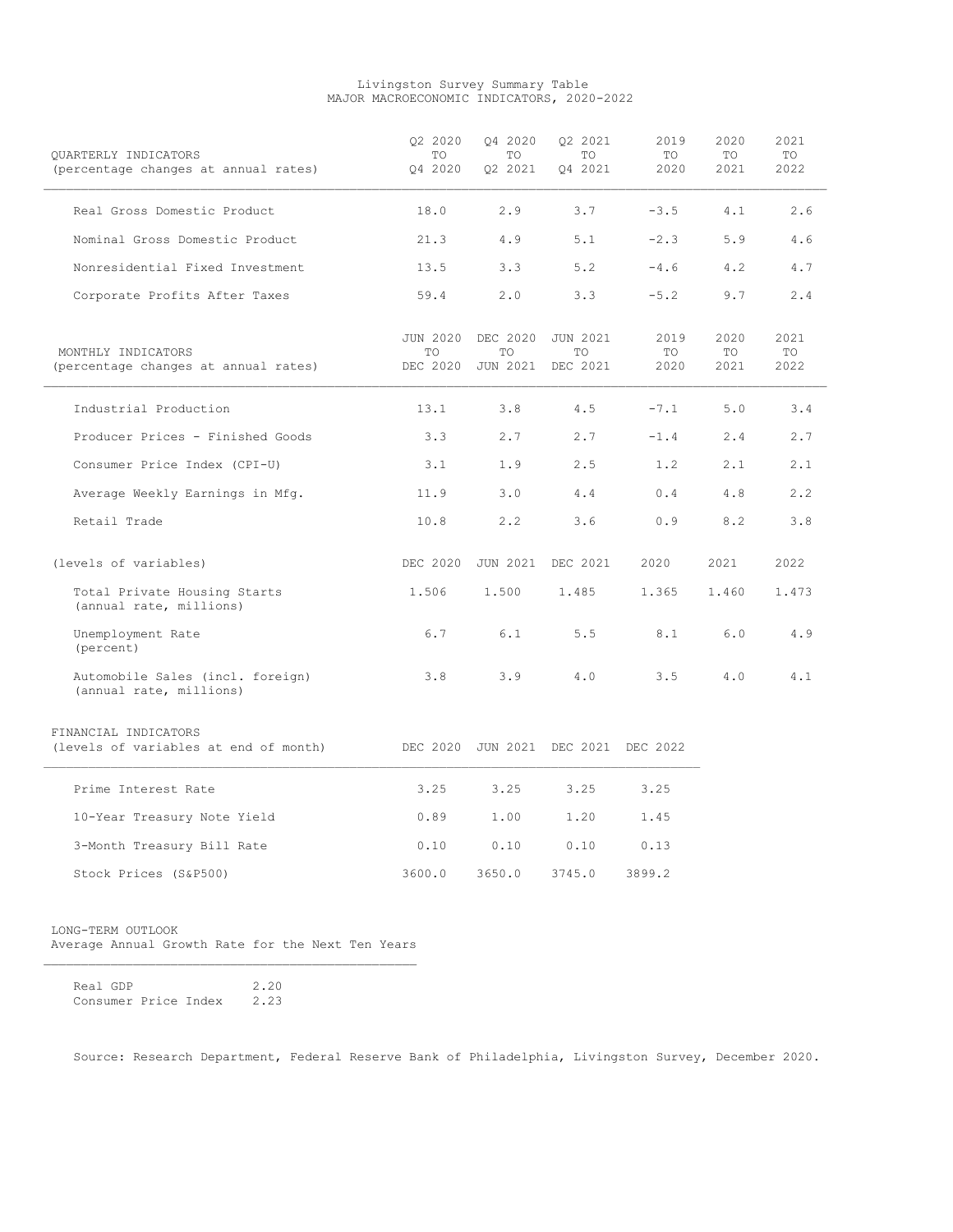# **LIVINGSTON SURVEY**

**December 2020**

**Tables**

**Note: Data in these tables listed as "actual" are the data that were available to the forecasters when they were sent the survey questionnaire on November 19; the tables do not reflect subsequent revisions to the data. All forecasts were received on or before December 1.**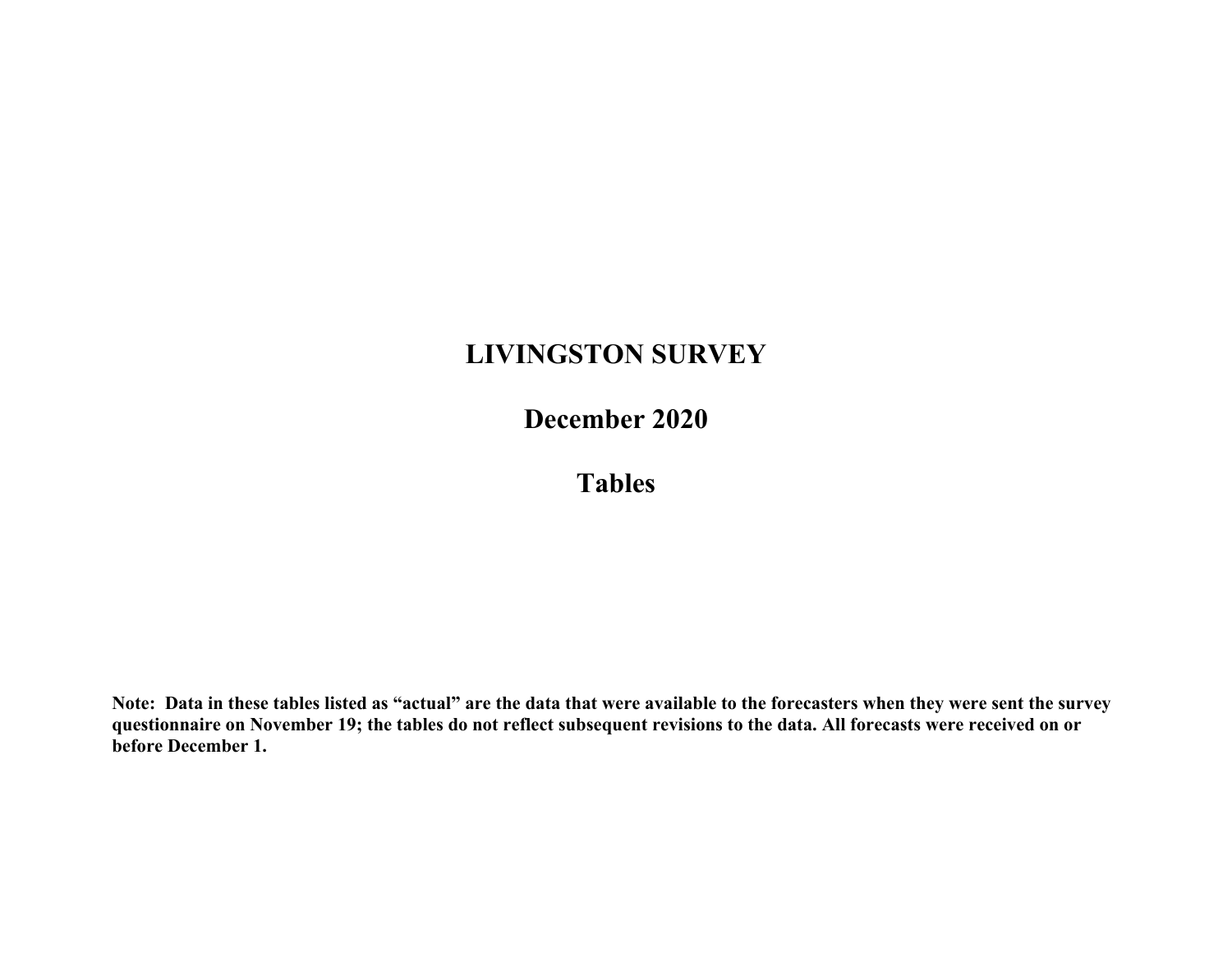#### TABLE ONE MAJOR MACROECONOMIC INDICATORS, 2020-2022 MEDIANS OF FORECASTER PREDICTIONS

|                                                                    | NUMBER            | ACTUAL                 |                                 | FORECAST    |             | ACTUAL         |                | FORECAST        |                |
|--------------------------------------------------------------------|-------------------|------------------------|---------------------------------|-------------|-------------|----------------|----------------|-----------------|----------------|
| QUARTERLY INDICATORS                                               | ΟF<br>FORECASTERS | 2020<br>Q <sub>2</sub> | 2020<br>Q4                      | 2021<br>Q2  | 2021<br>Q4  | 2019<br>ANNUAL | 2020<br>ANNUAL | 2021<br>ANNUAL  | 2022<br>ANNUAL |
| 1. Real Gross Domestic Product<br>(billions, chain weighted)       | 22                |                        | 17302.5 18795.6 19065.8 19412.0 |             |             | 19091.7        | 18422.2        | 19184.3         | 19686.0        |
| 2. Nominal Gross Domestic Product<br>(\$ billions)                 | 22                |                        | 19520.1 21502.3                 | 22020.2     | 22575.1     | 21433.2        |                | 20930.6 22165.5 | 23182.8        |
| 3. Nonresidential Fixed Investment<br>(billions, chain weighted)   | 21                | 2525.5                 | 2690.0                          | 2734.0      | 2803.8      | 2776.8         | 2650.0         | 2760.2          | 2890.0         |
| 4. Corporate Profits After Taxes<br>(\$ billions)                  | 17                | 1589.4                 | 2006.7                          | 2027.1      | 2060.0      | 1951.8         | 1850.7         | 2030.8          | 2080.3         |
| MONTHLY INDICATORS                                                 |                   | 2020<br>Jun            | 2020<br>Dec                     | 2021<br>Jun | 2021<br>Dec | 2019<br>ANNUAL | 2020<br>ANNUAL | 2021<br>ANNUAL  | 2022<br>ANNUAL |
| 5. Industrial Production<br>$(2012=100)$                           | 19                | 97.6                   | 103.8                           | 105.8       | 108.1       | 109.5          | 101.7          | 106.8           | 110.4          |
| 6. Total Private Housing Starts<br>(annual rate, millions)         | 18                | 1.265                  | 1.506                           | 1.500       | 1.485       | 1.295          | 1.365          | 1.460           | 1.473          |
| 7. Producer Prices - Finished Goods<br>(index level)               | 13                | 201.1                  | 204.4                           | 207.2       | 210.0       | 205.7          | 202.9          | 207.7           | 213.3          |
| 8. Consumer Price Index (CPI-U)<br>(index level)                   | 20                | 257.2                  | 261.2                           | 263.7       | 266.9       | 255.7          | 258.8          | 264.2           | 269.8          |
| 9. Unemployment Rate<br>(percent)                                  | 20                | 11.1                   | 6.7                             | 6.1         | 5.5         | 3.7            | 8.1            | 6.0             | 4.9            |
| 10. Average Weekly Earnings in Mfg.<br>$($ \$)                     | 8                 | 901.6                  | 953.8                           | 968.0       | 989.0       | 921.7          | 925.2          | 969.5           | 991.3          |
| 11. Retail Trade<br>(\$ billions)                                  | 11                | 530.0                  | 557.8                           | 563.9       | 574.0       | 517.8          | 522.3          | 565.2           | 586.8          |
| 12. Automobile Sales (incl. foreign) 13<br>(annual rate, millions) |                   | 2.9                    | 3.8                             | 3.9         | 4.0         | 4.7            | 3.5            | 4.0             | 4.1            |
| INTEREST RATES & STOCK PRICES<br>(end of period)                   |                   | 2020<br>Jun            | 2020<br>Dec                     | 2021<br>Jun | 2021<br>Dec | 2022<br>Dec    |                |                 |                |
| 13. Prime Interest Rate<br>(percent)                               | 21                | 3.25                   | 3.25                            | 3.25        | 3.25        | 3.25           |                |                 |                |
| 14. 10-Year Treasury Note Yield<br>(percent)                       | 21                | 0.66                   | 0.89                            | 1.00        | 1.20        | 1.45           |                |                 |                |
| 15. 3-Month Treasury Bill Rate<br>(percent)                        | 21                | 0.16                   | 0.10                            | 0.10        | 0.10        | 0.13           |                |                 |                |
| 16. Stock Prices (S&P500)<br>(index level)                         | 16                | 3100.3                 | 3600.0                          | 3650.0      | 3745.0      | 3899.2         |                |                 |                |

Source: Research Department, Federal Reserve Bank of Philadelphia, Livingston Survey, December 2020.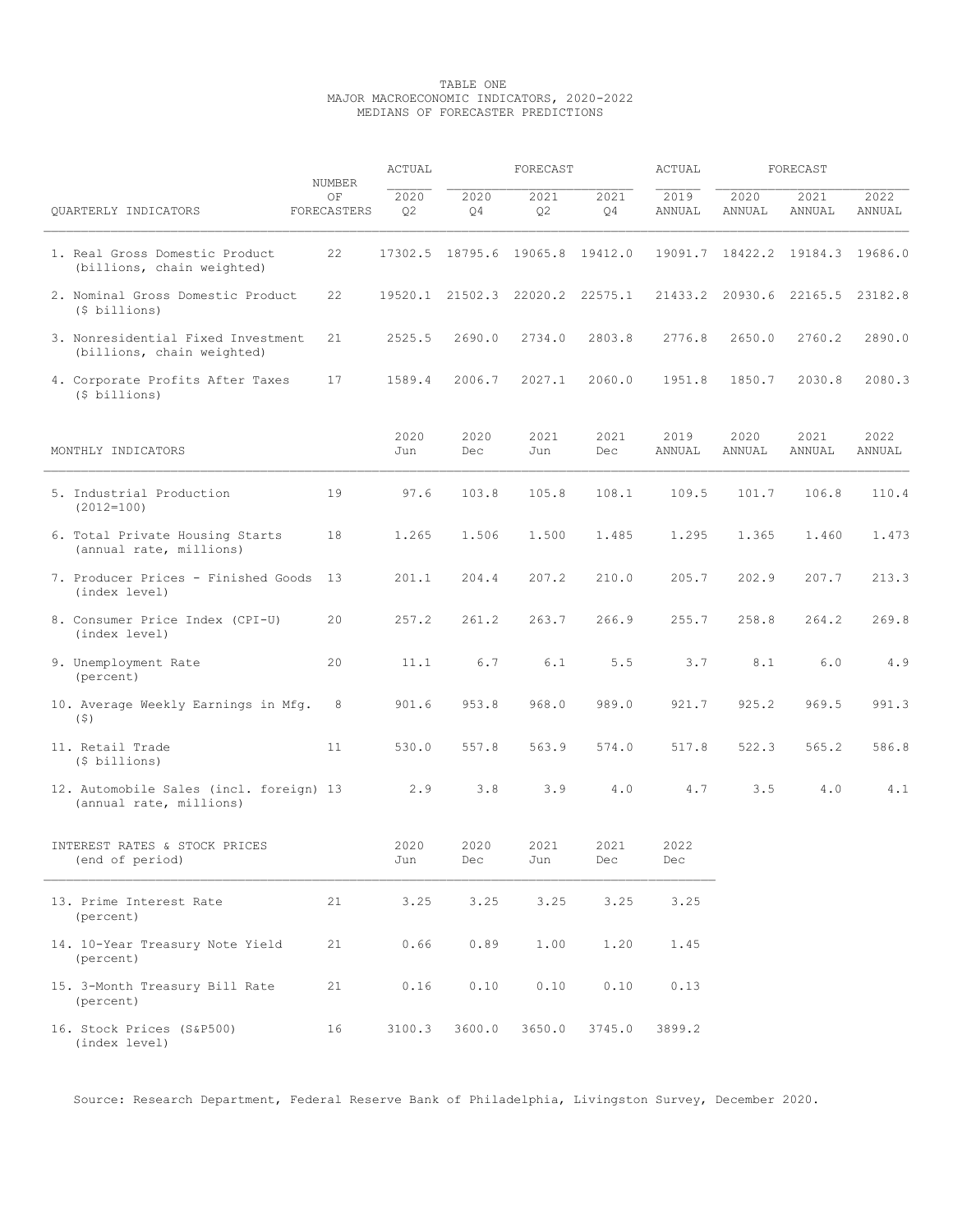#### TABLE TWO MAJOR MACROECONOMIC INDICATORS, 2020-2021 PERCENTAGE CHANGES AT ANNUAL RATES

| QUARTERLY INDICATORS                    | NUMBER<br>OF<br>FORECASTERS | 02 2020<br>TO<br>Q4 2020          | 04 2020<br>TO.<br>Q2 2021         | 02 2021<br>TO<br>Q4 2021          | 2019<br>TO<br>2020         | 2020<br>TO<br>2021 | 2021<br>TO<br>2022 |
|-----------------------------------------|-----------------------------|-----------------------------------|-----------------------------------|-----------------------------------|----------------------------|--------------------|--------------------|
| 1. Real Gross Domestic Product          | 22                          | 18.0                              | 2.9                               | 3.7                               | $-3.5$                     | 4.1                | 2.6                |
| 2. Nominal Gross Domestic Product       | 22                          | 21.3                              | 4.9                               | 5.1                               | $-2.3$                     | 5.9                | 4.6                |
| 3. Nonresidential Fixed Investment      | 21                          | 13.5                              | 3.3                               | 5.2                               | $-4.6$                     | 4.2                | 4.7                |
| 4. Corporate Profits After Taxes        | 17                          | 59.4                              | 2.0                               | 3.3                               | $-5.2$                     | 9.7                | 2.4                |
| MONTHLY INDICATORS                      |                             | <b>JUN 2020</b><br>TO<br>DEC 2020 | DEC 2020<br>TO<br><b>JUN 2021</b> | <b>JUN 2021</b><br>TO<br>DEC 2021 | 2019<br>TO<br>2020         | 2020<br>TO<br>2021 | 2021<br>TO<br>2022 |
| 5. Industrial Production                | 19                          | 13.1                              | 3.8                               | 4.5                               | $-7.1$                     | 5.0                | 3.4                |
| 6. Total Private Housing Starts         | 18                          | 0.241                             | $-0.006$                          | $-0.015$                          | 0.070                      | 0.095              | 0.013              |
| 7. Producer Prices - Finished Goods 13  |                             | 3.3                               | 2.7                               | 2.7                               | $-1.4$                     | 2.4                | 2.7                |
| 8. Consumer Price Index (CPI-U)         | 20                          | 3.1                               | 1.9                               | 2.5                               | 1.2                        | 2.1                | 2.1                |
| 9. Unemployment Rate                    | 20                          | $-4.4$                            | $-0.6$                            | $-0.6$                            | 4.4                        | $-2.1$             | $-1.1$             |
| 10. Average Weekly Earnings in Mfg. 8   |                             | 11.9                              | 3.0                               | 4.4                               | 0.4                        | 4.8                | 2.2                |
| 11. Retail Trade                        | 11                          | 10.8                              | 2, 2                              | 3.6                               | 0.9                        | 8.2                | 3.8                |
| 12. Automobile Sales (incl. foreign) 13 |                             | 0.9                               | 0.1                               | 0.1                               | $-1.2$                     | 0.5                | 0.2                |
| INTEREST RATES & STOCK PRICES           |                             | <b>JUN 2020</b><br>TO<br>DEC 2020 | DEC 2020<br>TO<br><b>JUN 2021</b> | <b>JUN 2021</b><br>TO<br>DEC 2021 | DEC 2021<br>TO<br>DEC 2022 |                    |                    |
| 13. Prime Interest Rate                 | 21                          | 0.00                              | 0.00                              | 0.00                              | 0.00                       |                    |                    |
| 14. 10-Year Treasury Note Yield         | 21                          | 0.23                              | 0.11                              | 0.20                              | 0.25                       |                    |                    |
| 15. 3-Month Treasury Bill Rate          | 21                          | $-0.06$                           | 0.00                              | 0.00                              | 0.03                       |                    |                    |
| 16. Stock Prices (S&P500)               | 16                          | 34.8                              | 2.8                               | 5.3                               | 4.1                        |                    |                    |

 Note: Figures for housing starts, unemployment rate, auto sales, prime interest rate, 10-year Treasury bond, and 90-day Treasury bill are changes in levels. All others are percentage changes at annual rates. Source: Research Department, Federal Reserve Bank of Philadelphia, Livingston Survey, December 2020.